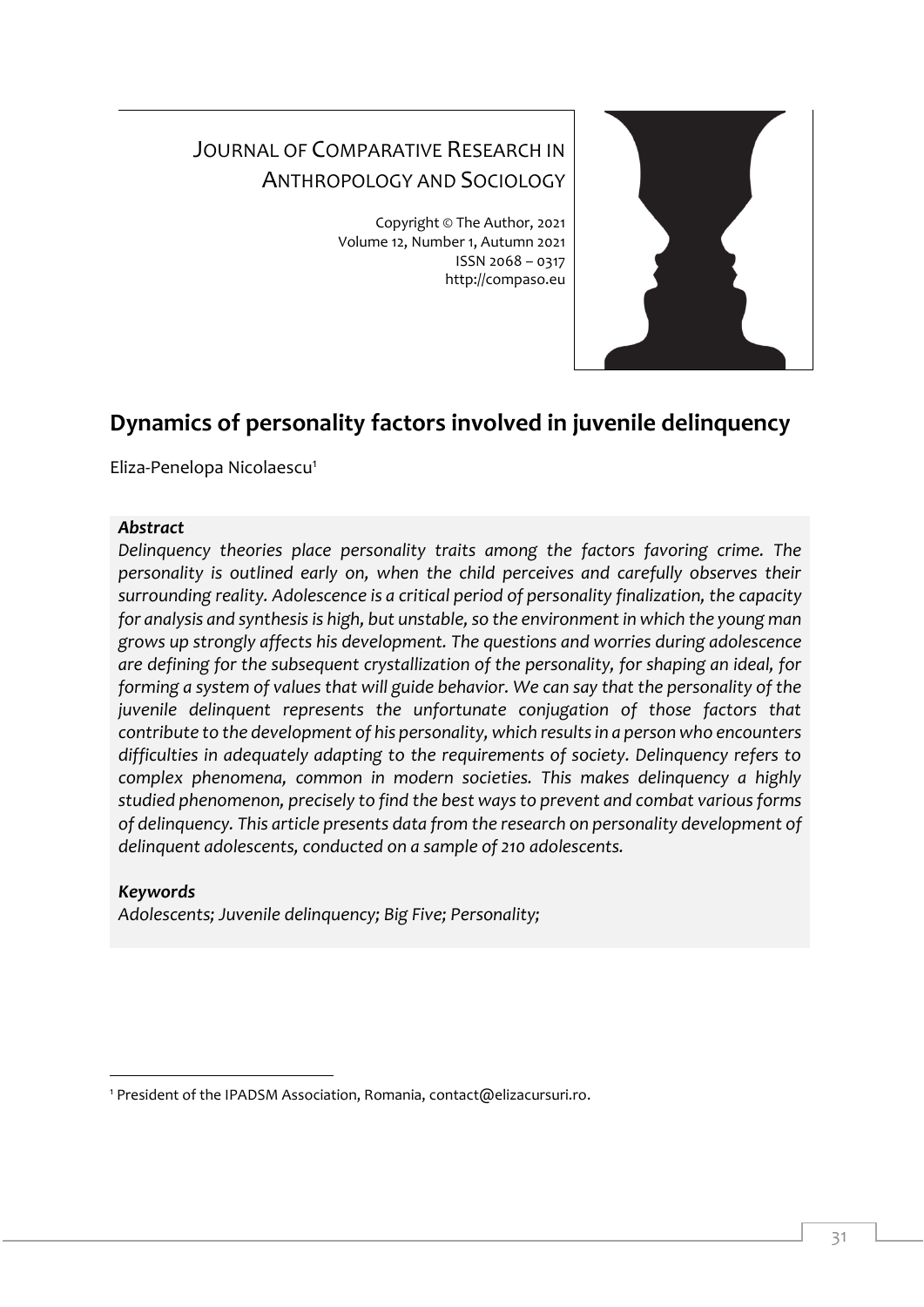#### **Introduction**

Juvenile delinquency is one of the most exciting and influential areas of research in the field of behavioral sciences and has become a point of interest for research in psychology and sociology.

Juvenile delinquency is a conduct disorder in youth, and the discussion about it pays attention to the trends of age, moral development and continuity and the course of antisocial behavior. They are directly or indirectly influenced by various historical trends, including changes in society and the family. Despite a strict legal framework, juvenile criminal offenses remain alarming and this article aims to contribute to the existing literature to understand how personality influences criminal activity.

Juvenile delinquency is generally understood from an evolutionary perspective of social biographical conditions, situational clues and social circumstances. The appearance of crime in young people also focuses on the conditions of individual vulnerability, ie the predispositions that effectively allow the young person, in favorable biographical or social conditions, to initiate criminal actions. The increase and decline of delinquency is characterized by two dimensions, this distinction corresponds to the differentiation between long-term escalation of early-onset delinquency and short-term escalation that investigates delinquency limited to adolescence.

Delinquency theories place personality traits among the factors favoring crime. The most widely used model in investigating personality (including in relation to delinquency) is the Big Five model (McCrae, 2003). Numerous studies have found two traits to be significantly related to delinquency, namely Conscientiousness and Pleasure (Wiebe, 2012). In addition to these, other studies, add the Opening (Dam, 2005). Implicitly, all studies that methodologically linked the 5 traits and crime postulated that the model represents *"the most important dimensions of the social framework"* (Buss, 1996) and, consequently, can explain delinquency, by conceptualizing the facets of the two features.

**The general objective** of this research focuses on identifying the peculiarities of personality and behavioral characteristics of delinquent adolescents, studying the level of their manifestations.

**The participants**. The research group consisted of 210 adolescents aged between 14 and 17 years old at the start of the research. The socio-demographic aspects of the structure are: sex, age, environment of origin, type of family, presence of delinquency in the family, material situation, school situation and, number of classes graduated. The 210 teenagers were divided into two sub-groups: 102 delinquent teenagers who were investigated by the police for criminal offenses and sent to the Ilfov Psychiatric Forensic Expert Commission to establish discernment about the deed, and 108 high schools students in Ilfov.

The research group consisted of 210 adolescents aged between 14 years and one day and 17 years and eleven months. The socio-demographic aspects of the structure are: sex, age, environment of origin, type of family, presence of delinquency in the family, material situation, school situation, number of classes graduated. The 210 teenagers were divided into two groups: 102 delinquent teenagers, investigated by the police for criminal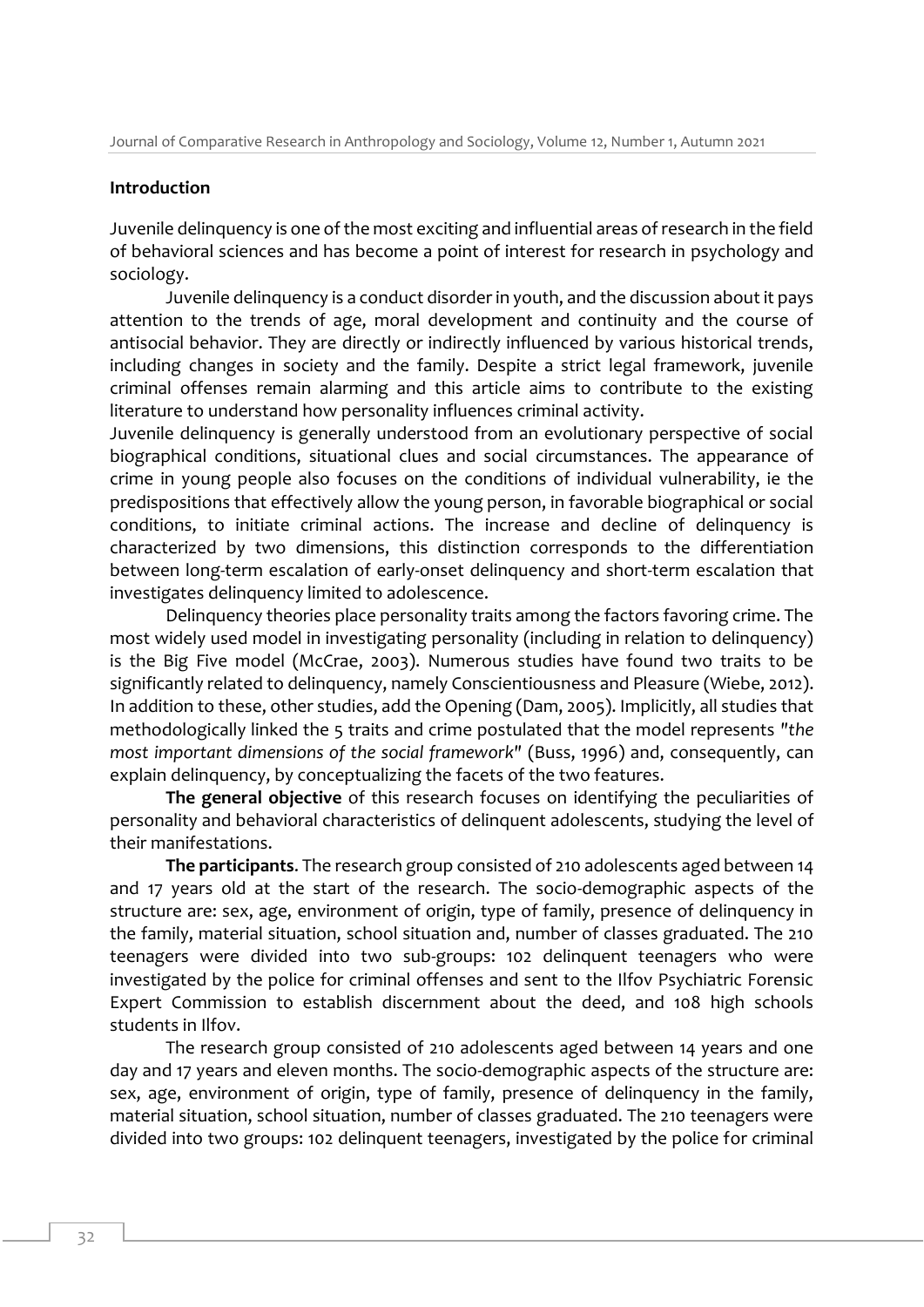offenses and sent to the Ilfov Psychiatric Forensic Expert Commission to establish discernment about the deed and 108 teenagers, students from two high schools in the county Ilfov. The substantiation on the data of the theoretical study and the experimental research of finding was carried out in the period 2016-2018. The 102 delinquent teenagers are all teenagers with criminal offenses, who came to the Expertise Commission during the two years. And the 108 teenagers are all students enrolled at the Theoretical High School "Al. Rosetti" Vidra, Ilfov, evaluated during the same years of research 2016-2018.

#### **Research design**

To study the personality of the delinquent adolescent, as it was conceptualized in the theoretical part, we used the following psychological investigation tools: the ABCD-M test. This is a personality inventory of type BIG 5, it investigates 5 super-personality factors (with 5 facets each) (Minulescu, 2007). The Big Five Minulescu questionnaire (ABCD-M) represents the first personality questionnaire, which Mihaiela Minulescu relays entirely in Romania. ABCD-M, the replication of the Big Five model in Romanian, performs a complex assessment of personality. This questionnaire can be used in different contexts: organizational psychology and human resources, clinical psychology and psychological counselling, psychology and educational counselling, but also in research and includes a number of 30 scales: 5 main scales and 25 structural scales, which represent facets of the main scales. The five surfaces or domains, those fundamental dimensions that characterize the structure and dynamics of personality, are defined by groups of interrelated features, called facets and are delimited as follows:

1. *Extraversion* (E), with the facets: Activism (E1), Optimism (E2), Humor (E3), Interpersonal Ability (E4), Personal Affirmation (E5);

2. *Maturity* (M), with the facets: Respect (M1), Adaptation (M2), Friendship (M3), Force of Inhibition (M4), Force of Self (M5);

3. *Pleasantness* (A), with the facets: Altruism (A1), Romance (A2), Affective warmth  $(A_3)$ , Empathy  $(A_4)$ , Honesty  $(A_5)$ ;

4. *Conscientiousness*(C), with the facets: Will, perseverance (C1), Spirit of perfection  $(C_2)$ , Rationality  $(C_3)$ , Planning  $(C_4)$ , Self-discipline  $(C_5)$ ;

5. *Self-actualization* (AC), with the facets: Deepening (AC1), Tolerance (AC2), Refining (AC3), Independence (AC4), Creativity (AC5).

#### **Research results**

The working hypothesis in this study was that we assumed that delinquent adolescents would report a distinct personality profile from non-delinquents.

Regarding the adolescents included in this research, several conclusive results were obtained on factors and facets:

The following results were obtained for the Extraversion factor (E), obtained from the summation of the facet scores: Activism (E1), Optimism (E2), Humor (E3), Interpersonal Ability (E4), Personal Affirmation (E5). These are shown in the table below: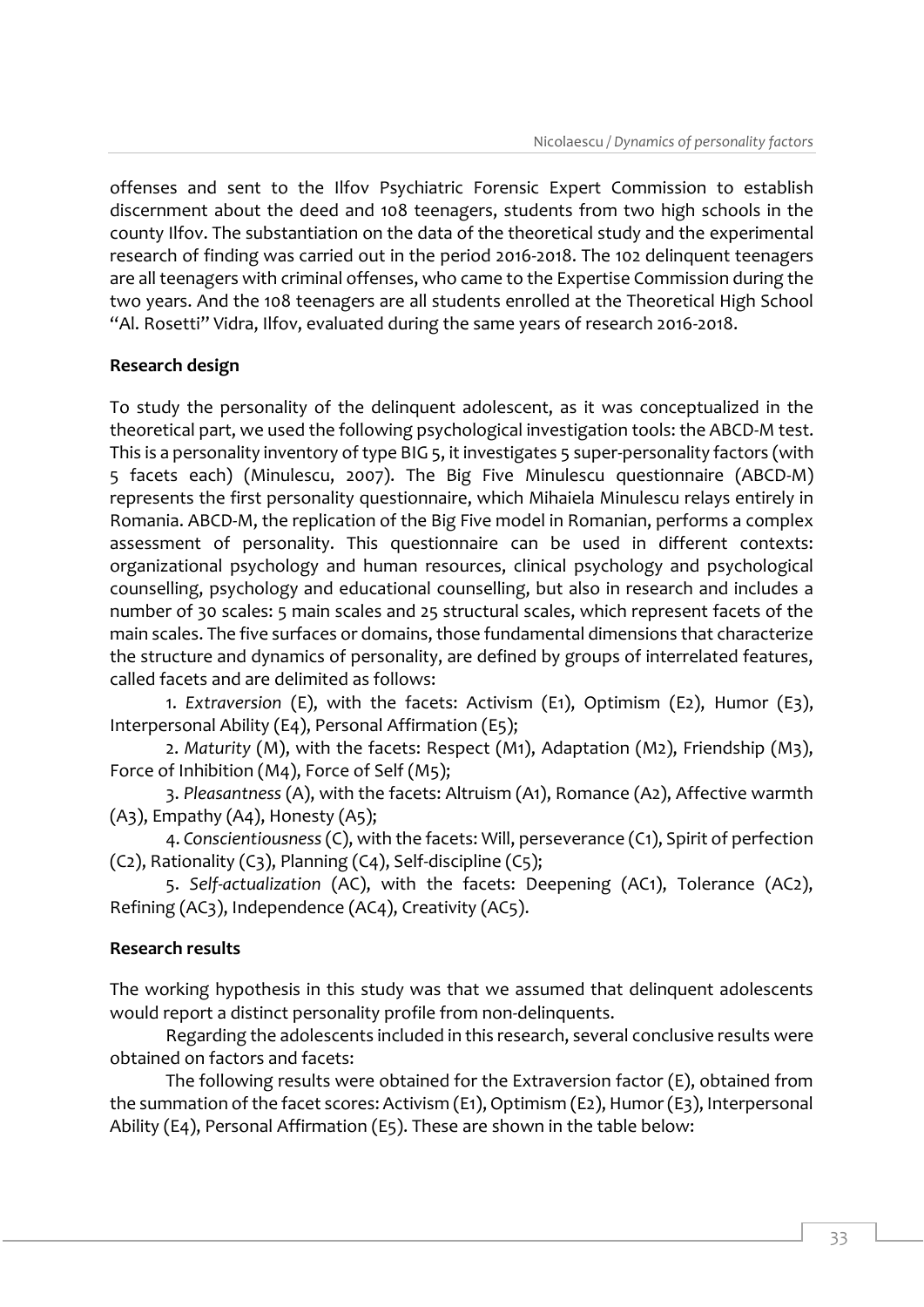Journal of Comparative Research in Anthropology and Sociology, Volume 12, Number 1, Autumn 2021

| <b>Dimension</b>     | Group | Range of<br>variation | Mean ± Std.<br><b>Deviation</b> | Median | Medium<br>rank | U      | z       | p     | $\eta^2$ |
|----------------------|-------|-----------------------|---------------------------------|--------|----------------|--------|---------|-------|----------|
| <b>Extraversion</b>  | n-d   | 98-140                | $117,6 \pm 9,87$                | 117,0  | 97             | 4587   | $-2,09$ | 0,036 | 0,021    |
|                      | d     | 91-137                | $119,0 \pm 12,0$                | 121,0  | 114,5          |        |         |       |          |
| <b>Activism</b>      | n-d   | $11-30$               | $21,6 \pm 5,51$                 | 21,5   | 83,4           | 3115,5 | $-5,45$ | 0,001 | 0,145    |
|                      | d     | $15 - 30$             | $25,7 \pm 3,46$                 | 27,0   | 129            |        |         |       |          |
| Optimism             | n-d   | $10-30$               | $20,6 \pm 6,34$                 | 23,0   | 85,8           | 3379,5 | $-4,85$ | 0,001 | 0,112    |
|                      | d     | $15 - 30$             | $24,8 \pm 4,16$                 | 25,0   | 126,4          |        |         |       |          |
| <b>Humor</b>         | n-d   | 13-30                 | $22,5 \pm 5,28$                 | 24,0   | 108,2          | 5222   | $-0,63$ | 0,51  | 0,002    |
|                      | d     | $12 - 28$             | $22,1 \pm 4,84$                 | 23,0   | 102,7          |        |         |       |          |
| <b>Interpersonal</b> | n-d   | $11 - 30$             | $22,2 \pm 4,80$                 | 23,0   | 89,6           | 3785,5 | $-3,93$ | 0,001 | 0,074    |
| ability              | d     | $16 - 30$             | $24,8 \pm 3,77$                 | 26,0   | 122,4          |        |         |       |          |
| Personal             | n-d   | $12 - 30$             | $22,8 \pm 4,87$                 | 24,0   | 110,9          | 4927,5 | $-1,32$ | 0,19  | 0,008    |
| affirmation          | d     | $10-30$               | $21,6 \pm 5,70$                 | 21,5   | 99,8           |        |         |       |          |

**Table 1. Statistical data obtained from the Extraversion Factor**

**n-d** *= the group of non-delinquent adolescents* 

**d***= the group of delinquent adolescents*

For the score variation of Extraversion, in the case of delinquent subjects, a higher average trend of scores was observed (119  $\pm$  12) than the trend corresponding to nondelinquent subjects (117.64  $\pm$  9.87). The non-parametric Mann-Whitney comparative analysis allows us to take into account the fact that the tendency of Extraversion scores for delinquent subjects quantified by the average of their positions (Mp-D = 114.5) is superior to that of non-delinquent subjects (Mp-nD = 97). The trend difference is statistically significant for  $z = -2.09$  and  $p = 0.036$  <0.05. The effect produced by the presence of delinquency, according to  $\eta^2$ =0,021, is reduced - only 2.1% of the variation of scores can be explained by it. The median value of the extraversion scores for delinquent subjects (121.0) corresponds to the high level, while the median value determined for nondelinquent subjects (117.0) belongs to the upper limit of the range corresponding to the average level. This statistical difference allows us to explain that delinquent adolescents can be more dynamic and active, becoming even more charming and manipulative in certain social relationships and for their own benefit, unlike other adolescents without deviant pattern.

Statistical differences were demonstrated for the following sub-factors of Extraversion: activism ( $z = -5.45$  and  $p = 0.001$  <0.05), optimism ( $z = -4.85$  and  $p = 0.001$  $(0.05)$  and interpersonal skills ( $z = -3.95$  and  $p = 0.001 \le 0.05$ ), according to table no.1.

By this we mean that delinquent adolescents' average tendency of responses corresponds to their high level of Activism compared to non-delinquents whose results correspond to their average level of Activism. Thus, delinquent adolescents can more easily engage in certain actions, they can be more dynamic, self-confident and more developed, sometimes being more able to partake in different activities, thus fooling the audience more easily, unlike non-delinquent teenagers.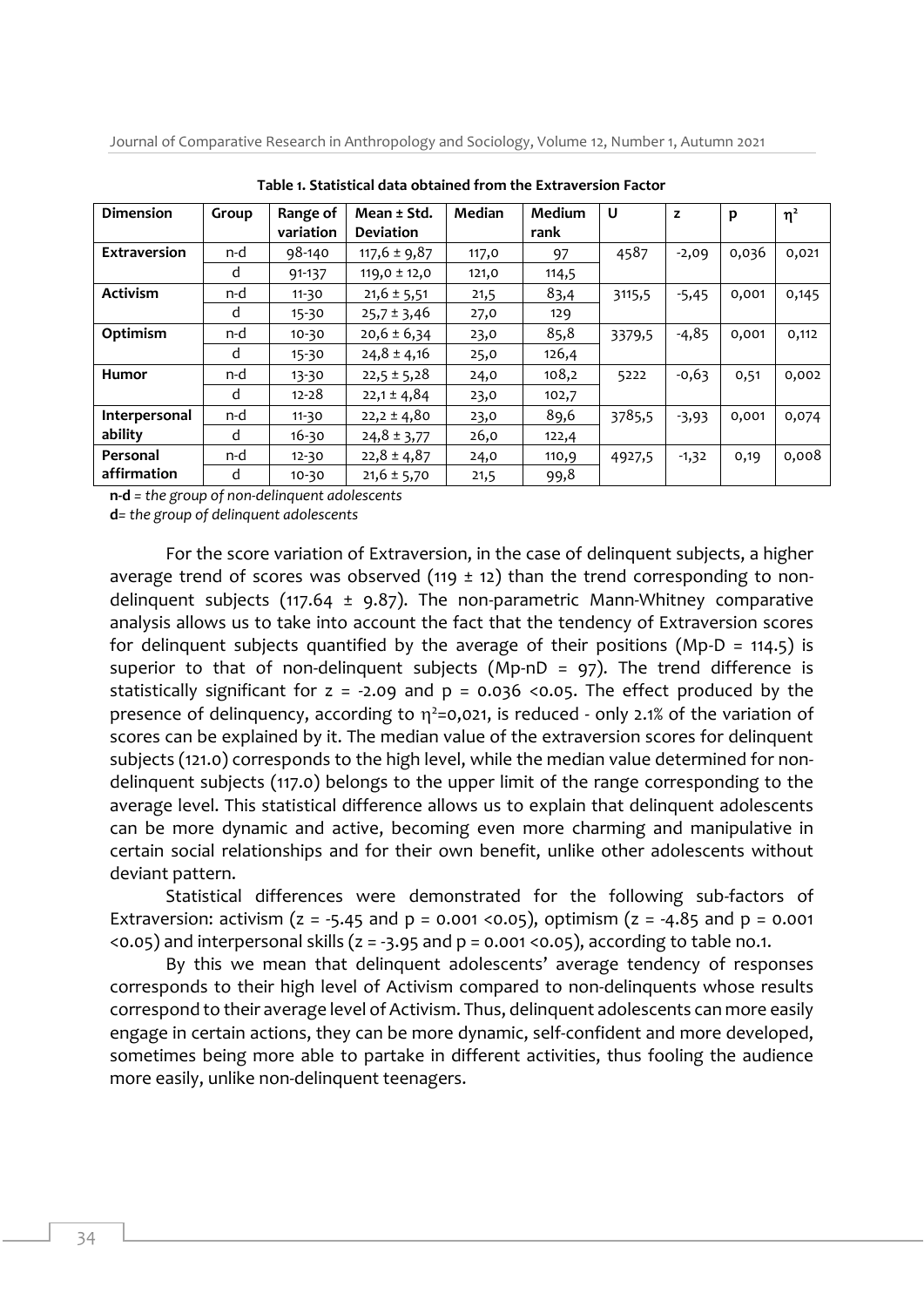

**Figure 1 – Frequency variation to the extraversion factor**

Statistical differences from the Optimism subscale allow us to see that delinquent adolescents are able to look to the future more calmly and with more optimism, without taking into account many of the negative consequences of the events they are involved in, compared to non-delinquent adolescents. Statistical calculations from the Interpersonal Skills subfactor may show that delinquent adolescents often prove to be more skilled and can cope in a greater diversity of situations compared to non-delinquents. This study found that delinquent adolescents feel more capable than non-delinquents, consider themselves to be more perceptive and act more sharply, without hesitation at various new events, compared to non-delinquent adolescents.

| Dimension           | Group | Range of<br>variation | Mean ± Std.<br><b>Deviation</b> | Median | Mediu<br>m rank | U      | z        | p     | $\eta^2$ |
|---------------------|-------|-----------------------|---------------------------------|--------|-----------------|--------|----------|-------|----------|
| <b>Maturity</b>     | n-d   | 60-133                | $102,1 \pm 16,01$               |        |                 |        |          |       |          |
|                     |       |                       |                                 | 103,0  | 150,1           | 695    | $-10,94$ | 0,001 | 0,573    |
|                     | d     | 50-108                | $72,0 \pm 10,86$                | 73,0   | 58,3            |        |          |       |          |
| Respect             | n-d   | $16 - 29$             | $21,4 \pm 2,73$                 | 21,0   | 139,6           | 1828   | $-8,39$  | 0,001 | 0,337    |
|                     | d     | $7 - 25$              | $15,3 \pm 4,99$                 | 15,0   | 69,4            |        |          |       |          |
| Adaptation          | n-d   | $9 - 30$              | $22,5 \pm 6,52$                 | 24,0   | 133,7           | 2458   | $-6,94$  | 0,001 | 0,23     |
|                     | d     | $6 - 26$              | $15,9 \pm 5,73$                 | 15,0   | 75,6            |        |          |       |          |
| <b>Friendliness</b> | n-d   | $7 - 30$              | $19,4 \pm 7,58$                 | 20,0   | 127,5           | 3130   | $-5,42$  | 0,001 | 0,141    |
|                     | d     | $4 - 24$              | $13,7 \pm 5,47$                 | 13,0   | 82,2            |        |          |       |          |
| The force of        | n-d   | $7 - 29$              | $17,6 \pm 6,53$                 | 16,0   | 122,7           | 3646,5 | $-4,24$  | 0,001 | 0,08     |
| inhibition          | d     | $6 - 24$              | $13,9 \pm 5,45$                 | 13,0   | 87,3            |        |          |       | 6        |
| The force of        | n-d   | $9 - 30$              | $21,2 \pm 7,02$                 | 21,0   | 138             | 2001   | $-7,98$  | 0,001 | 0,305    |
| the ego             | d     | $5 - 23$              | $13,2 \pm 6,00$                 | 13,5   | 71,1            |        |          |       |          |

| Table 2. Statistical data obtained from the Maturity Factor |  |  |  |  |
|-------------------------------------------------------------|--|--|--|--|
|-------------------------------------------------------------|--|--|--|--|

**n-d** *= the group of non-delinquent adolescents*  **d***= the group of delinquent adolescents*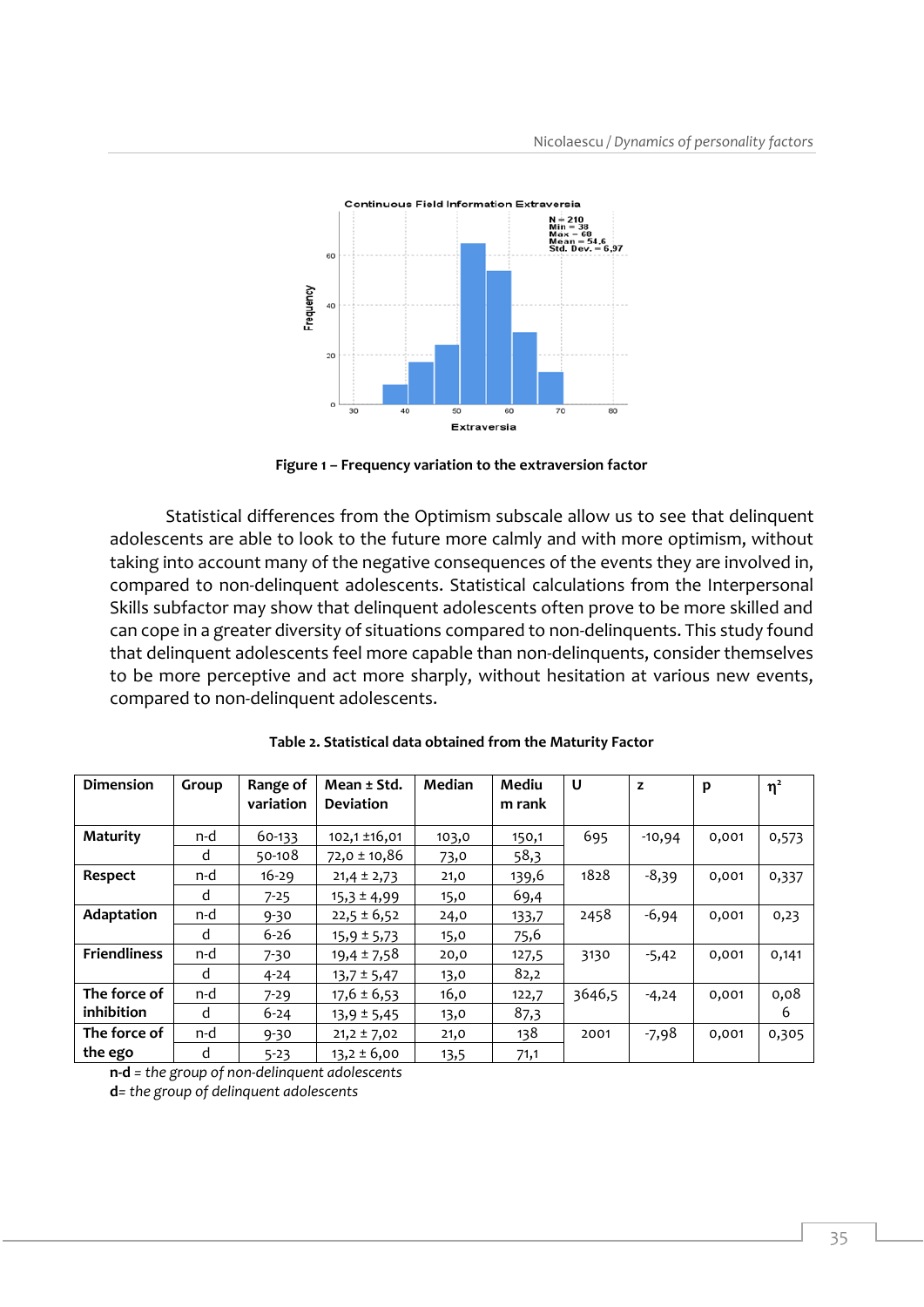At the Humor and Personal Skills subscale there are no significant differences between the two groups ( $z = -0.63$  and  $p = 0.51$  and  $p = 0.65$ , respectively  $z = -1.32$  and  $p = 0.19$ 0.05). The following statistical results were obtained for the Maturity factor, which reflects statistical differences in all subfactors of this dimension.

For the Maturity score variation, in the case of delinquent subjects, a lower average trend of scores was observed (72.0  $\pm$  10.86) than the trend corresponding to nondelinquent subjects (102.1 ± 16.01). The non-parametric Mann-Whitney comparative analysis allows us to take into account that the trend of Maturity scores for delinquent subjects quantified by the average of their positions (Mp-d =  $58.3$ ) is lower than that of nondelinquent subjects (Mp-nd = 150, 1). The trend difference is statistically significant for  $z = -$ 10.94 and p <0.001. The effect produced by the presence of delinquency, according to 2=0,573, is very strong - 57.3% of the variation of scores can be explained by it. The median value of maturity scores for delinquent subjects (73,0) corresponds to the lower limit of the range corresponding to the low level, while the median value determined for nondelinquent subjects (103,0) belongs to the range corresponding to the average level.



**Figure 2 – Frequency variation to the Maturity Factor**

These differences in maturity allow us to state in this paper that delinquent adolescents are less mature than non-delinquent ones. Thus, those with a delinquent pattern have more accentuated tendencies towards childish behavior, often becoming more emotionally immature, more self-centered, more demanding and much more unstable in emotional relationships, compared to non-delinquent adolescents. Their behavior is characterized by more pride, more reactivity and not coping with the dynamics of the relationships they are involved in. Due to this infantile behavior, when delinquent adolescents are in social relationships, their low ability to adapt, balance and manage the dynamics of being in a relationship surfaces. Their egocentrism also surfaces, which is specific to these young deviant adolescents.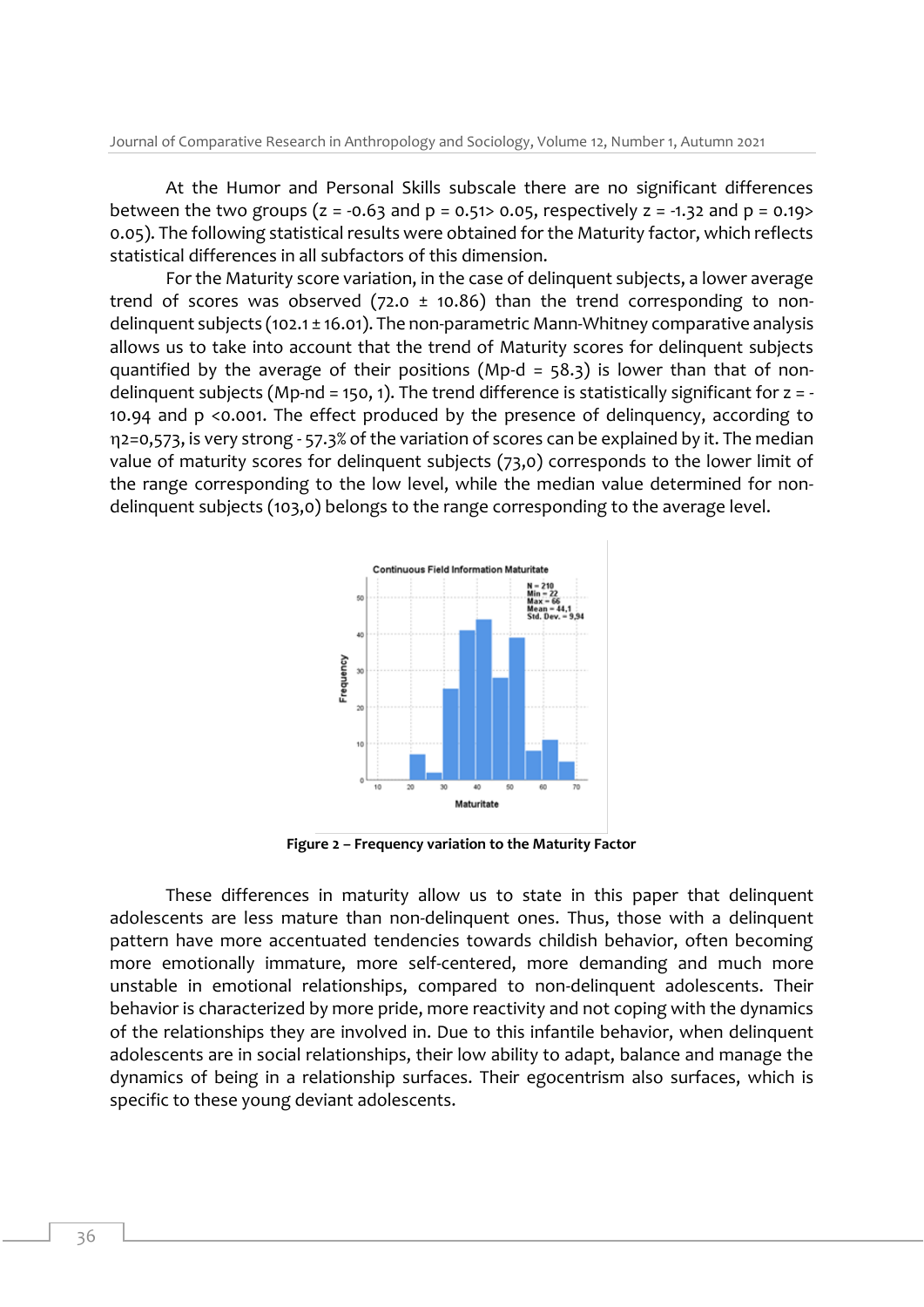At the level of this dimension, all the sub-factors: respect, adaptation, friendship, inhibition force and ego force register statistically significant differences between the group of delinquents and that of non-delinquents.

A statistically significant difference between the lower and middle levels of the Respect subfactor explains the tendency of adolescent offenders to be hostile, they often try to impose themselves by manipulating those around them. They have a lower level of morality and respect for young non-criminals in this research.

The statistically significant differences from the Friendship subfactor allow us to explain the scaffolding which helps build the varying personality of the adolescent delinquent in relation to the non-delinquent one. Thus, these young people often try to display an image of power and toughness in social relationships, becoming in many situations quarrelsome and in a hurry to punish, when they fail to cope with the challenge and interpersonal confrontation. it directs us to emphasize the egocentric structure of the adolescent delinquent's personality, which pushes him to display his strength and toughness at all costs, becoming commanding, quarrelsome and ready to punish, if he is unable to face challenges and confrontation.

Also, through statistical calculations at the Inhibition Force subfactor we can show that delinquent adolescents in this research are people who tend to use more momentary impulses, having a lower ability to control, often acting momentarily, before thinking, in relation to other adolescents. These young people get out of their minds more easily, are quite irascible and often use insults and trivialities in relationships with others. This small force of behavioral inhibition causes them to be more impulsive and uncontrollable than the non-delinquent adolescents present in our research.

It is identified according to the results obtained in the evaluation of the Eight Force subfactor that delinquent adolescents bring more demonstrativeness to the forefront, compared to non-delinquent subjects. They are often inconsistent, they want to get the attention of others by becoming more boastful than they should be, when they are in relationships. These young people lack stable self-confidence.

The third dimension of personality, after the Big Five model, is Pleasure. The agreeableness factor appears, like extraversion, as a strongly interpersonal dimension but puts into play the extent to which the person is emotionally and morally capable of relating. Four of the five facets involve assuming or inhibiting the affective register in relationships with others, agreeableness appears in this context as a factor of emotional availability in the inter-relationship with others.

The results obtained by the adolescents included in this research are summarized in the following table.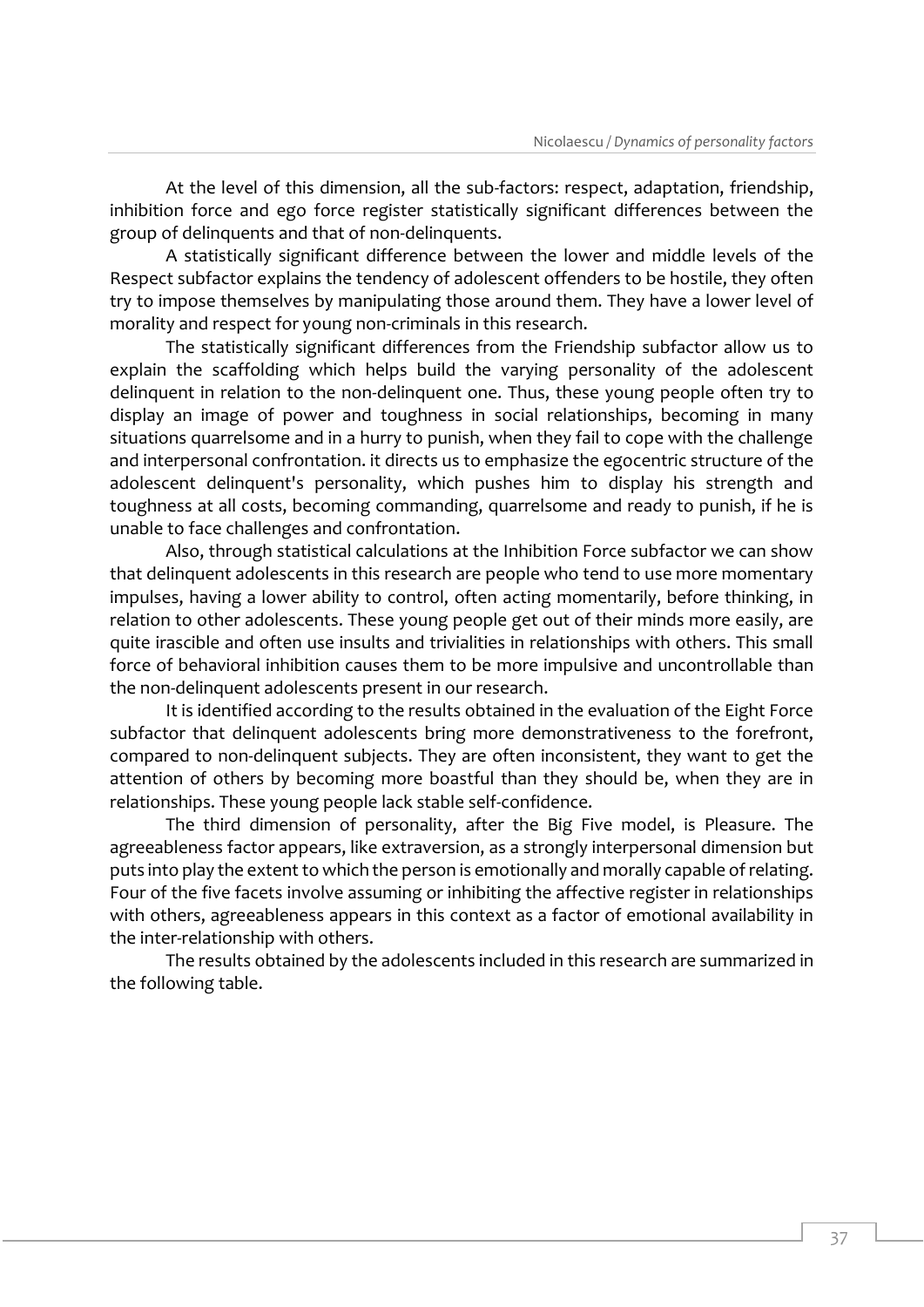Journal of Comparative Research in Anthropology and Sociology, Volume 12, Number 1, Autumn 2021

| <b>Dimension</b> | Group | Range of<br>variation | Mean ± Std.<br><b>Deviation</b> | Median | Medium<br>rank | U      | z       | p     | $\eta^2$ |
|------------------|-------|-----------------------|---------------------------------|--------|----------------|--------|---------|-------|----------|
| Agreeableness    | n-d   | 80-130                | $106,4 \pm 12,54$               | 106,0  | 145,9          | 1142   | $-9,93$ | 0,001 | 0,472    |
|                  | d     | $58 - 108$            | $82,6 \pm 13,04$                | 85,0   | 62,7           |        |         |       |          |
| <b>Kindness</b>  | n-d   | $12 - 30$             | $22,1 \pm 4,37$                 | 22,0   | 126,5          | 3241,5 | $-5,17$ | 0,001 | 0,128    |
|                  | d     | $11 - 25$             | $18,8 \pm 3,70$                 | 19,0   | 83,3           |        |         |       |          |
|                  | n-d   | $7 - 29$              | $20,8 \pm 6,10$                 | 21,5   | 125,7          | 3324   | $-4,97$ | 0,001 | 0,118    |
| Romance          | d     | $5-26$                | $15,8 \pm 6,84$                 | 16,0   | 84,1           |        |         |       |          |
| <b>Affective</b> | n-d   | $9 - 30$              | $20,7 \pm 6,52$                 | 22,0   | 126,0          | 3292   | $-5,04$ | 0,001 | 0,121    |
| warmth           | d     | $8 - 25$              | $16,1 \pm 4,72$                 | 17,0   | 83,8           |        |         |       |          |
| Empathy          | n-d   | $7 - 30$              | $19,2 \pm 6,71$                 | 19,0   | 132,7          | 2572   | $-6,69$ | 0,001 | 0,214    |
|                  | d     | $5 - 23$              | $12,8 \pm 5,75$                 | 12,0   | 76,7           |        |         |       |          |
| Honesty          | n-d   | 13-30                 | $23,7 \pm 5,09$                 | 25,0   | 131,1          | 2745   | $-6,29$ | 0,001 | 0,189    |
|                  | d     | $10 - 26$             | $19,3 \pm 4,63$                 | 19,0   | 78,4           |        |         |       |          |

**Table 3. Statistical data obtained from the Agreeableness Factor**

For the score variation of Agrability was observed, in the case of delinquent subjects, a lower average trend of scores (82.6  $\pm$  13.04) than the trend corresponding to non-delinquent subjects (106.4  $\pm$  12.54). The non-parametric Mann-Whitney comparative analysis allows us to take into account the fact that the tendency of Pleasure scores for delinquent subjects quantified by the average of their positions (Mp-d = 62.7) is lower than that of non-delinquent subjects (Mp-nd = 145, 9). The trend difference is statistically significant for z = -9.93 and p <0.001. The effect produced by the presence of delinquency, according to  $\eta^2$ = 0.472, is very strong - 47.2% of the variation of scores can be explained by it. The median value of the agreeableness scores for delinquent subjects (85.0) belongs to the range corresponding to the low level, while the median value determined for nondelinquent subjects (106.0) corresponds to the upper limit of the range corresponding to the average level.



**Figure 3 – Frequency variation to the Agreeableness Factor**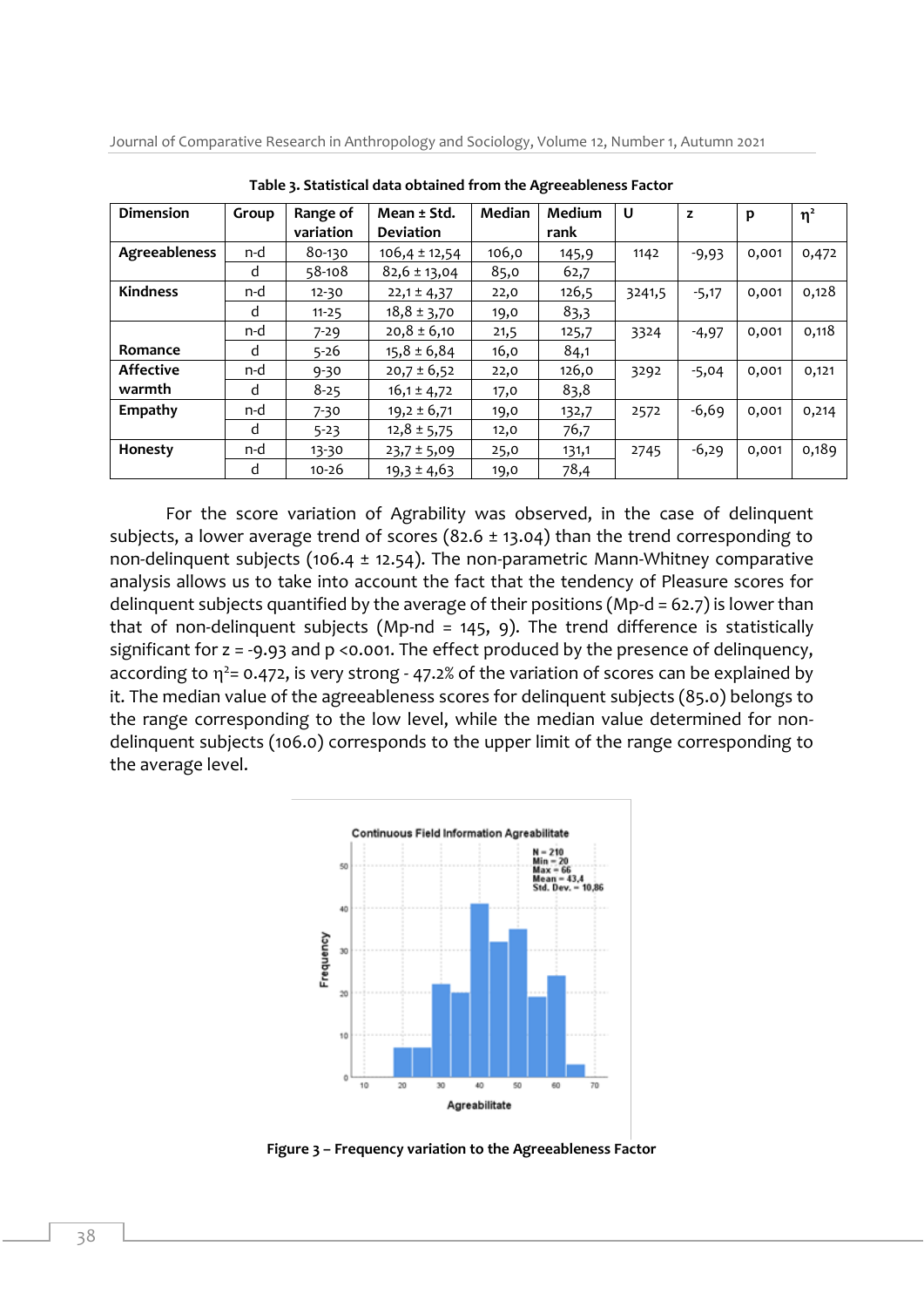This significant difference allows us to show that delinquent adolescents bring more demonstration to the forefront, compared to non-delinquent ones. They are often inconsistent, they want to get the attention of others by becoming more boastful than they should be, in relationships with others. These adolescents try to never be overlooked. These young people lack stable self-confidence.

From the statistical data highlighted in table no. 3 statistically significant differences are observed on all subfactors of this dimension.

Through the score variation of Altruism we can explain the fact that delinquent adolescents are mostly people with a lower morality and they have a lower spirit towards social equity, compared to non-delinquent sub-subjects. Often these young people tend towards a narcissistic and even antisocial personality, they show a reduced capacity for compassion, show more stubbornness, and often express their emotions directly, they find it more difficult to take into account the feelings and emotions of others.

Due to the score variation of Romanticism, it can be shown that delinquent subjects may have a lower ability to feel emotionally, unlike non-delinquent ones.

The median value of the Affective Warmth scores for delinquent subjects (17.0) indicates the lower limit of the range corresponding to the average level, while the median value determined for non-delinquent subjects (22.0) belongs to the range corresponding to the high level. This explains why the delinquent adolescent is distinguished by a behavior of low level of emotional warmth, compared to the non-delinquent adolescent. These are individuals who tend not to warm up emotionally and offer little emotional content to others, with a low capacity for tenderness and tenderness. Even when they want to help someone, they do it in an impersonal, cold way. They are tougher and can sometimes have a "hardened" heart compared to other teenagers. This low emotional capacity, causes them to not have many regrets in relation to their criminal acts.

The statistical difference obtained from the processing of Empathy scores entitles us to say that delinquent adolescents feel are a less emotional, in comparison with nondelinquent subjects. They are less concerned about the well-being of those around them, they do not worry much about others, having a lower ability to "put themselves in someone else's shoes".

The median value of Honesty scores for delinquent subjects (19.0) indicates the upper limit of the range corresponding to the low level, while the median value determined for non-delinquent subjects (25.0) belongs to the range corresponding to the high level. Thus, the delinquent adolescent can lie more easily than a non-delinquent, presenting only the facet that suits him and sometimes displaying a chameleon-like behavior, ready to "bypass" the truth for opportunism. He often feels entitled to do so, displaying an air of arrogance.

The following results were obtained for the Conscientiousness factor (C), obtained from the summation of the facet scores: will and perseverance (C1), spirit of perfection (C2), rationality (C3), planning (C4), Self-disciplined (C5). These are shown in the table below: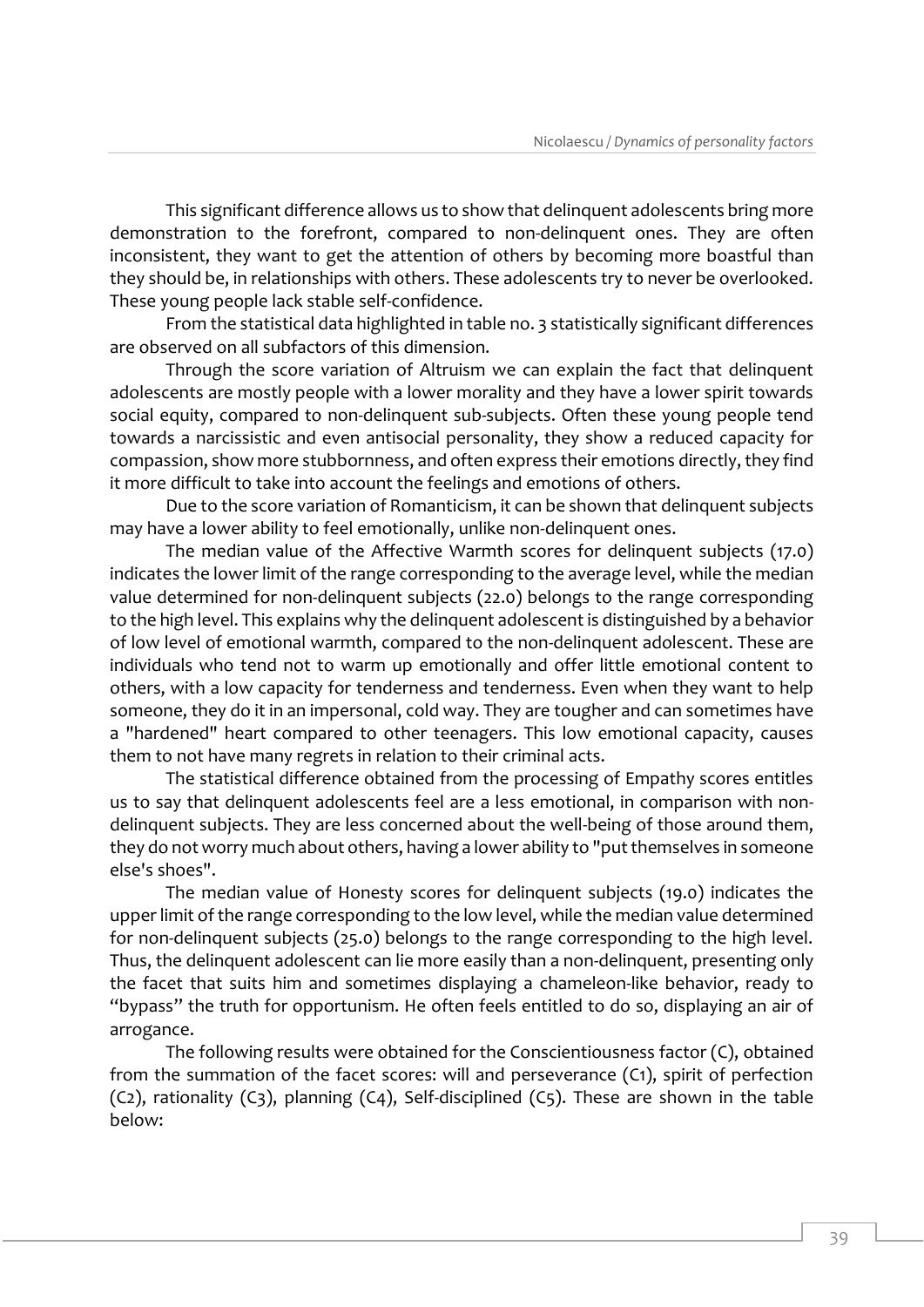Journal of Comparative Research in Anthropology and Sociology, Volume 12, Number 1, Autumn 2021

| <b>Dimension</b>  | Group | Range     | Mean ± Std.       | Median | Medium | U      | z       | p     | $\eta^2$ |
|-------------------|-------|-----------|-------------------|--------|--------|--------|---------|-------|----------|
|                   |       | оf        | <b>Deviation</b>  |        | rank   |        |         |       |          |
|                   |       | variation |                   |        |        |        |         |       |          |
| Conscientiousness | n-d   | 82-135    | $108,3 \pm 11,12$ | 109,0  | 142,8  | 1481,5 | $-9,16$ | 0,001 | 0,401    |
|                   | d     | 67-113    | $92,7 \pm 9,05$   | 94,0   | 66,0   |        |         |       |          |
| Will and          | n-d   | $12 - 30$ | $22,0 \pm 5,92$   | 23,0   | 110,2  | 5002,5 | $-1,15$ | 0,25  | 0,006    |
| perseverance      | d     | $12 - 28$ | $21,3 \pm 4,01$   | 22,0   | 100,5  |        |         |       |          |
| Spirit of         | n-d   | $10 - 29$ | $21,5 \pm 5,30$   | 22,0   | 127,3  | 3150   | $-5,37$ | 0,001 | 0,138    |
| perfection        | d     | $10 - 24$ | $17,9 \pm 4,21$   | 18,0   | 82,4   |        |         |       |          |
| Rationality       | n-d   | $12 - 30$ | $22,9 \pm 4,97$   | 25,0   | 132,5  | 2596   | $-6,63$ | 0,001 | 0,21     |
|                   | d     | $11 - 25$ | $18,3 \pm 4,18$   | 18,5   | 77     |        |         |       |          |
| Planning          | n-d   | $10 - 30$ | $21,1 \pm 5,24$   | 20,0   | 127,4  | 3147   | -5,38   | 0,001 | 0,138    |
|                   | d     | $7 - 21$  | $16,7 \pm 5,56$   | 17,0   | 82,4   |        |         |       |          |
| Self-discipline   | n-d   | 8-30      | $20,8 \pm 6,39$   | 23,0   | 118,3  | 4127,5 | $-3,14$ | 0,002 | 0,047    |
|                   | d     | $9 - 27$  | $18,5 \pm 5,31$   | 20,0   | 92     |        |         |       |          |

**Table 4. Statistical data obtained from the Conscientiousness Factor**

For the score variation of Conscientiousness, in the case of delinquent subjects, a lower average trend of scores was observed (92.7  $\pm$  9.05) than the trend corresponding to non-delinquent subjects (108.3  $\pm$  11.12). The non-parametric Mann-Whitney comparative analysis allows us to take into account the fact that the trend of Conscientiousness scores for delinquent subjects quantified by the average of their positions (Mp-d = 66.0) is lower than that of non-delinquent subjects (Mp-nd = 142, 8). The trend difference is statistically significant for  $z = -9.16$  and  $p \le 0.001$ . The effect produced by the presence of delinquency, according to  $\eta$ 2 = 0.401, is very strong - 40.1% of the variation of scores can be explained by it. The median value of conscientiousness scores for delinquent subjects (94.0) belongs to the range corresponding to the low level, while the median value determined for nondelinquent subjects (109.0) belongs to the range corresponding to the average level. The lack of moral sense that delinquent teenagers have is highlighted.



**Figure 4 – Frequency variation to the Conscientiousness Factor**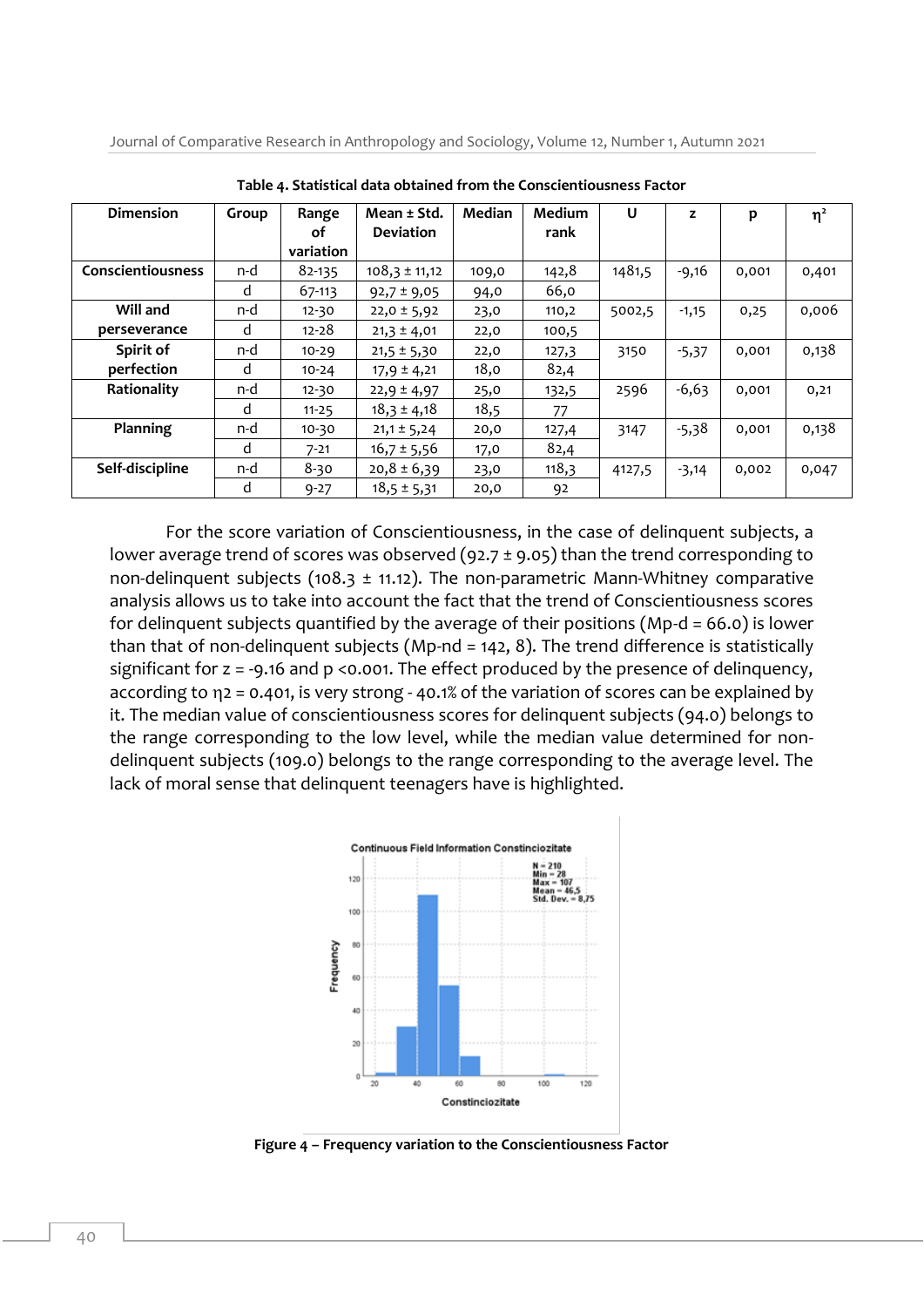Results with statistically significant differences were obtained at the following subscales:

The score variation of the Spirit of Perfection allowed us to identify the fact that delinquent adolescents are more immature than other adolescents, showing a general disinterest in many situations. They tend to be less interested in what is beyond appearance.

The score variation of Rationality allowed us to show that delinquent adolescents can be more detached from reality compared to non-delinquent adolescents; They are people characterized by subjectivism and rigidity in preferences and opinions and rarely care about logical understanding or rational control.

And the significant differences in scores from Planning may explain the fact that young offenders are sometimes faster and act instinctively, without judging the consequences too much, compared to non-delinquent teenagers. During the interview with one of these young people, who was accused of theft, he gave a hallucinatory explanation about the stolen objects. He told me that "walking down the street, towards the house, he saw a bicycle in a yard, which he liked. Without thinking too much, he jumped the fence and took his bike, to ride with it too" and without thinking too much about the consequences. These young people who have deviant parents have a lower ability to acknowledge the consequences of their actions, compared to other young people. It turns out that they can be more careless, even become wasteful and unable to manage their income in a balanced way.

According to the statistical results obtained in self-discipline, we see that many delinquent adolescents can be more expansive, without questioning or controlling their behavior, compared to other non-delinquent adolescents. Their actions and general behavior will often bear the imprint of lived emotions, whether positive or negative, which are unexpectedly discharged depending on the natural temperamental reactivity that criminals possess

For the last factor of the self-actualization, no statistical differences were identified.

#### **Conclusions**

The data obtained by this study show that there are personality factors that can be used as predictors of behavior with antisocial tendencies. In this study, statistically significant increases were recorded against the Big Five factors: Extraversion, Maturity, Conscientiousness and Pleasure. It should be noted that these factors represent traits that in certain combinations can decipher other personality traits presumably involved in delinquency. Thus, low levels of Pleasantness and Conscientiousness along with a high level of Extraversion can reveal an aggressive personality. Low maturity, accompanied by high levels of extraversion can reveal a personality with low self-control, uninhibited. Lack of sensitivity can be revealed by low levels of Empathy in combination with the Force of Inhibition (Minulescu, 2007).

The study indicates that delinquent participants have high levels of impulsivity, irritability and lack of persistence in activities (facets of the Pleasure Factor), which results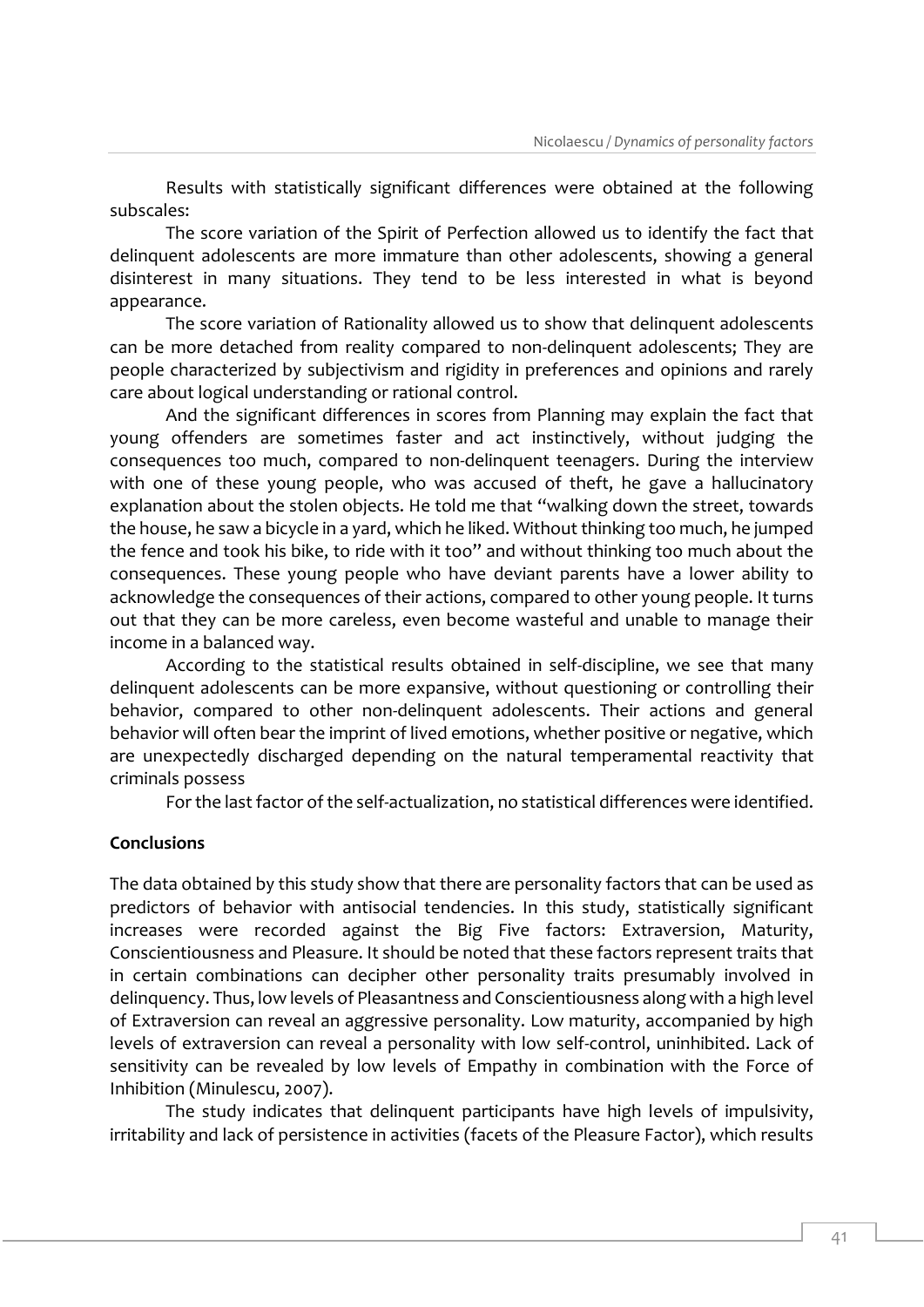in low voluntary control. Voluntary control refers to an individual trait that circumscribes the ability to inhibit dominant but inappropriate actions in a given context and to initiate less automatic but more appropriate actions, as well as to detect and correct errors.

At the same time, the research highlighted the role of negative affectivity in terms of the development of antisocial social behavior problems, such as: anger and hostility (sub-factors Adaptation and Friendship, facets of Maturity). It is important to note that although negative affectivity is considered to be a trait that tends to react negatively to various environmental events, the tendency to react with fear, anxiety and anger is different from the tendency to react out of frustration, anger and hostility. If the latter is a predictor of behavioral problems (aggression, antisocial behaviors, delinquency), other types of negative affectivity (fear, anxiety, anger) do not predict such behaviors, being rather associated with internalization problems such as anxiety or depression.

The minors involved in delinquent behaviors in this study have traits associated with psychopathy, with a low level of empathy and a low level of guilt (these are the subfactors Affective Heat and Empathy of the Pleasure Factor). In other words, individuals with these traits are more likely to commit crimes because they have deficits in understanding the emotional experience of the other person, as well as deficits in feeling guilty after committing an act that has a negative outcome on another individual.

The purpose of identifying all vulnerability factors at the level of personality helps in identifying minors at risk of developing delinquent behavioral problems but also in their early involvement in prevention programs focused on developing understanding of the other's perception and accountability for the consequences that are bad for other people.

The results of this research aimed at identifying the factors associated with juvenile delinquency and antisocial behavior in minors (risk factors, vulnerability) led to the development of a program for the prevention and prevention of recidivism among adolescents with a history of delinquency or behavioral problems, which is mainly based on changing the parameters of the dynamic factors identified in the research.

#### R E F E R E N C E S

- Buss, D.M. 1996. *Social adaptation and five major factors of personality*. In J.S. Wiggins (Ed.). The Five-factor Model of Personality: Theoretical Perspectives (pp.180-207), New York: Guilford.
- Dam, C., Janssens, J., De Bruyn, E. 2005. PEN, Big Five, juvenile delinquency and criminal recidivism. In *Personality and Individual Differences*.
- Gungea, M., Jaunky, V. & Ramesh, V. 2017. Personality Traits and Juvenile Delinquency: A critical analysis. In *International Journal of Conceptions on Management and Social Sciences*, 5, pp.42-46.
- John, O.P. & Srivastava, S. *The Big Five factor taxonomy: History, measurement, and theoretical perspectives*. In L.A. Pervin & O.P. John (eds.) (1999). Handbook of personality: Theory and research (2nd ed.) (pp. 102-138). New York: Guildford.